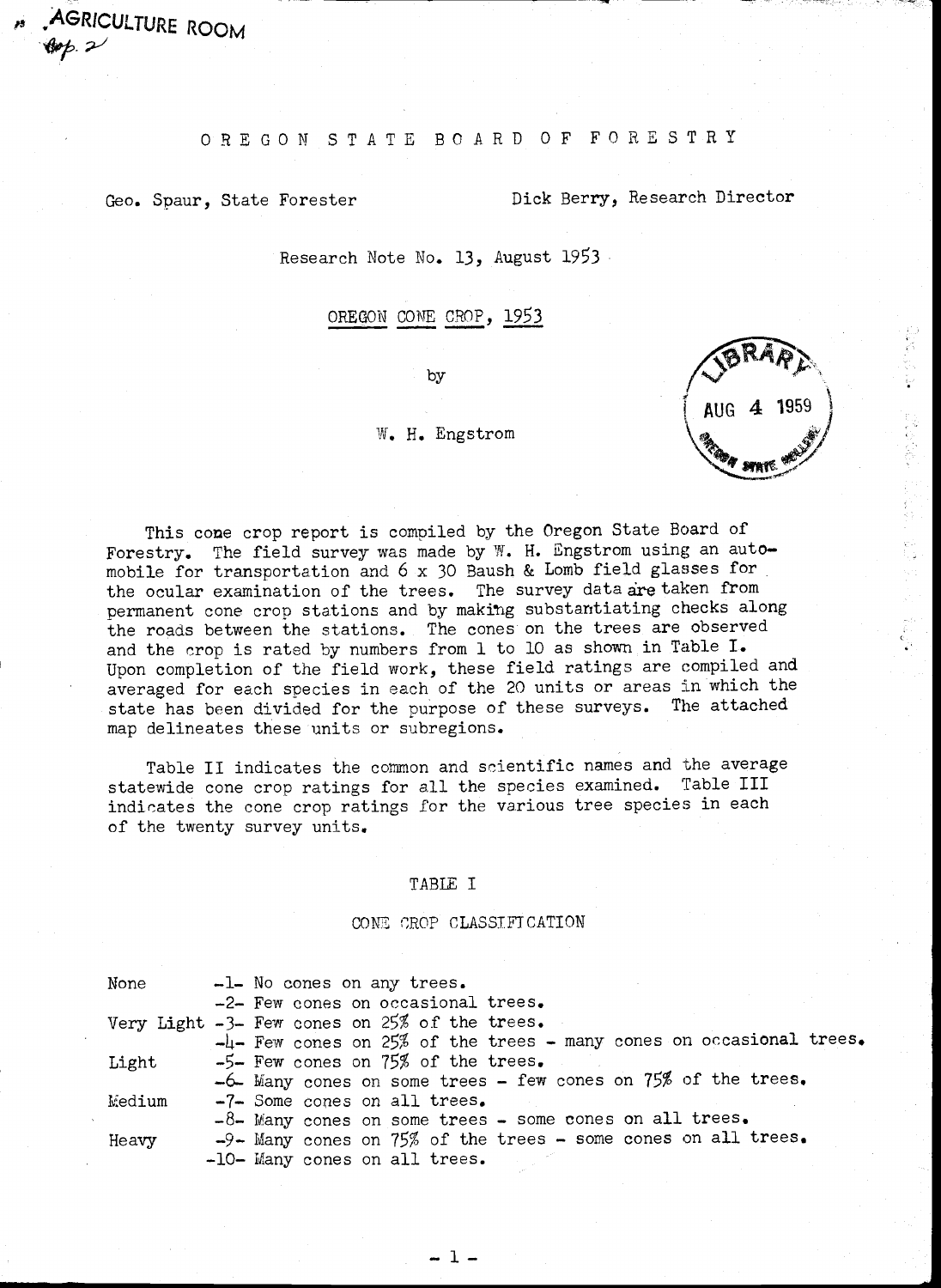## TABLE II

## 1953 Cone Crop<sup>-</sup>- State Average By Species

| Common Name                                                                                                                                           | Cone Crop Rating<br>Scientific Name                                                                                                                                                     |                                                     |
|-------------------------------------------------------------------------------------------------------------------------------------------------------|-----------------------------------------------------------------------------------------------------------------------------------------------------------------------------------------|-----------------------------------------------------|
| Douglas fir (Western Oregon)<br>Douglas fir (Eastern Oregon)<br>Western hemlock<br>Mountain hemlock                                                   | Pseudotsuga taxifolia var. virdis<br>Pseudotsuga taxifolia var. glauca<br>Tsuga heterophylla<br>Tsuga mertensiana                                                                       | 4                                                   |
| Grand fir<br>Red fir<br>Concolor fir<br>Pacific silver fir<br>Alpine fir<br>Noble fir                                                                 | Abies grandis<br>Abies magnifica var. shastensis<br>Abies concolor<br>Abies amabilis<br>Abies lasiocarpa<br>Abies procera                                                               | 6<br>5<br>5<br>3                                    |
| Ponderosa pine<br>Western white pine<br>Sugar pine<br>Lodgepole pine<br>Shore pine                                                                    | Pinus ponderosa<br>Pinus monticola<br>Pinus lanbertiana<br>Pinus contorta var. latifolia<br>Pinus contorta : .                                                                          | 6<br>$\overline{\mathbf{c}}$<br>6<br>$\overline{c}$ |
| Sitka spruce<br>Engelmann spruce<br>Western red cedar<br>Port Orford white cedar<br>Incense cedar<br>Alaska cedar<br>Western larch<br>Western juniper | Picea sitchensis<br>Picea Engelmanni<br>Thuja plicata<br>Chamaecyparis lawsoniana<br>Libocedrus decurrens<br>Chamaecyparis nootkatensis<br>Larix occidentalis<br>Juniperus occidentalis | 6<br>8<br>6                                         |

The following is a discussion of the unit and statewide cone crops for each species examined.

## Douglas fir - Pseudotsuga taxifolia

The Douglas fir cone crop as a whole is poor in both eastern and western Oregon. It is some better than last year, however. Most of the areas examined were rated from "None" to "Very Light," but better crops were seen in the higher parts of most of the Coast Range (units 1 to 5) and in the Cascade mountains (units 9, 10 and 11) where the old growth trees were found to have crops which were rated "Light" to "Medium". The Willamette Valley crop is spotty in occurrence. The average rating for the Valley was "Very Light". Several individual

 $-2-$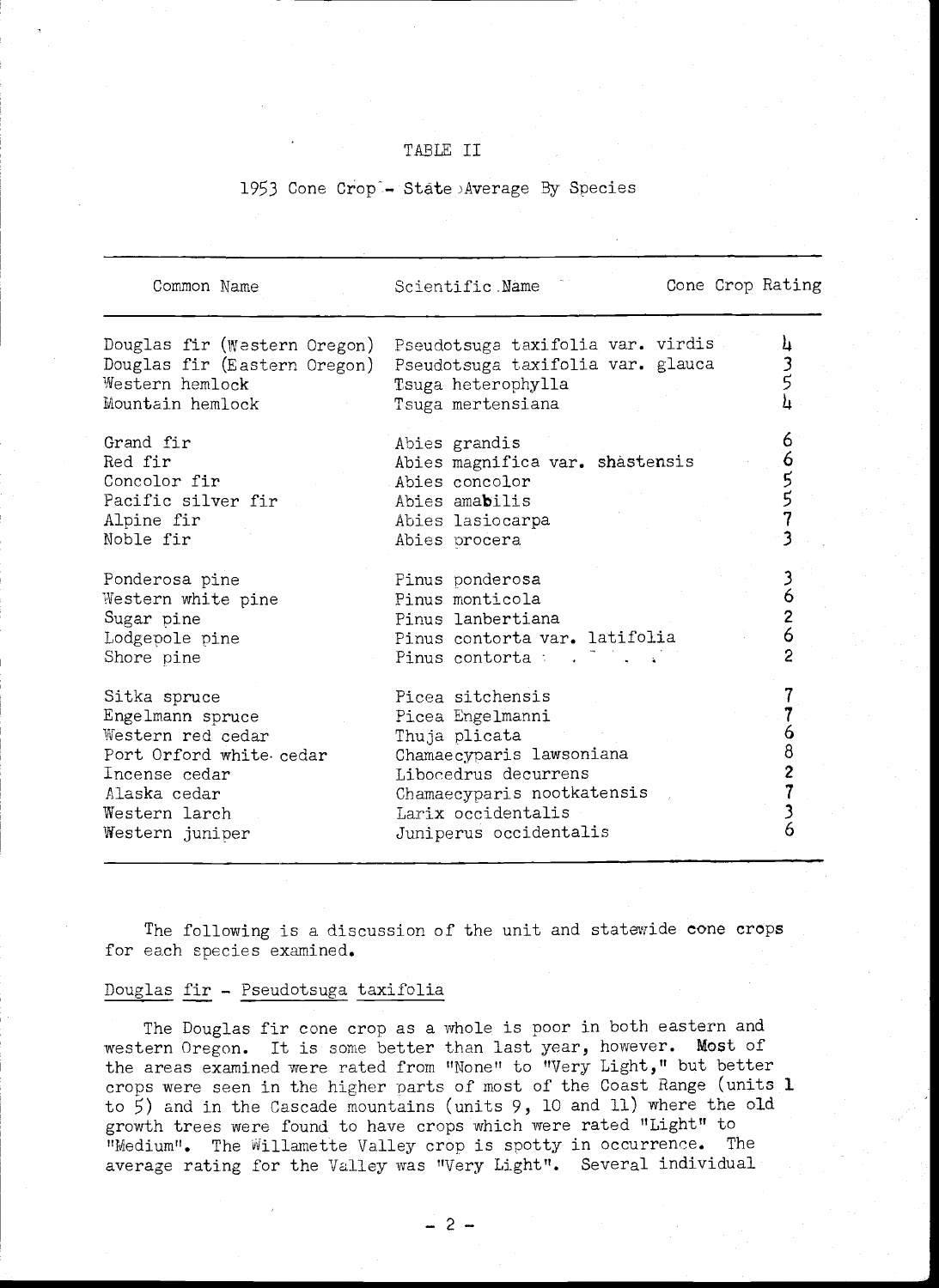## trees with good crops were observed throughout the valley area.

In most of the region east of the Cascade Mountains the crop is very light. The best observed was on the east slope of the Cascades from the McKenzie River Highway south to the Willamette Highway.

Considerable numbers of undeveloped ovulate flowers were observed at middle elevations in the Coast Range and a few in the Willamette Valley. On one. tree in the Coast Range 90% of the ovulate flowers remained undeveloped.

## Western hemlock - Tsuga heterophylla

The average Western hemlock cone crop is from "Very Light" to "Light" this year. The cone survey units  $8$  and  $9$  in the northern Cascade Mountains have the best observed. Here many areas were rated from "Medium" to "Heavy". A few "Medium" crops were also observed in,the northern Coast Range.

#### Mountain hemlock - Tsuga mertonsiana

Mountain hemlock is producing a "Very Light" cone crop this year but some "Medium" to "Heavy<sup>"</sup> crops were seen in the northern Cascades. These areas were not extensive and were confined to but few trees when found.

#### Grand fir - Abies grandis

Observations made of this species indicate a "Light" to "Medium" cone crop in most places. The best cone crops were found in the stream bottoms of the lower Umpqua drainage.

#### Red fir - Abies magnifica var. shastensis

This species which occurs throughout the southern Cascades has a fair cone crop this year. Most of the areas varied from "Light" to "Medium". The cone crop on this species is the best of the native Abies genera.

## Concolor fir - Abies concolor

The concolor fir cone crop is "Very Light". The best crops, "Light" to "Medium", are on the east slope of the central and southern Cascades. In Eastern Oregon areas (units 16 to 20) cone production is "Very Light". The upper Rogue River and Umpqua drainages have a "Light" crop. No heavily clustered tree crowns were observed anywhere.

#### Pacific silver fir - Abies amabilis

Generally, silver fir has a "Light" cone crop. This ranges from "Very Light" in most areas to "11edium" in others.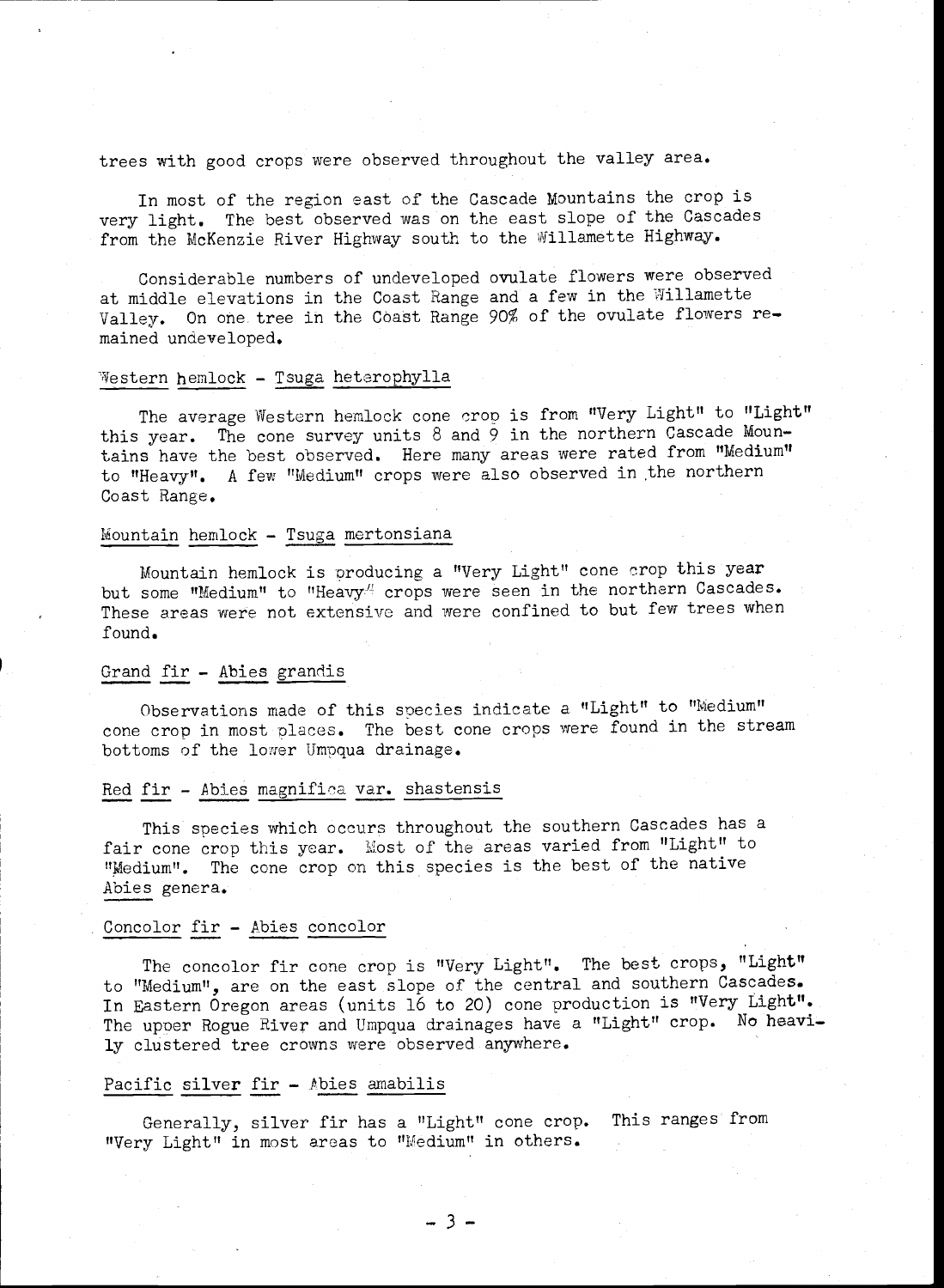## Alpine fir - Abies lasiocarpa

Alpine fir has a good cone crop in most of the higher elevations. In Northeast Oregon it was slightly better than in the Cascades. Occurrence of cones is uniform throughout the range of the species. Most observations ranged from "Light" to "Medium" with a statewide average of "Light".

## Noble fir - Abies procera

The noble fir cone crop is very poor, ranging from "None" to "Very Light". A few cones were seen but usually only 2 or 3 per tree, and these occuring only occasionally in second-growth stands.

#### Ponderosa pine - Pinus ponderosa

Ponderosa pine has a "spotty" crop which ranges from "None" in many areas to "Medium" in a few. The old growth trees in the higher elevations of the pine region have very few cones. This is true also of ponderosa pine in confined canyons and in timber type transition zones. Some "Medium" and occasionally "Heavy" crops are found, however, on thrifty fast growing trees in the lower elevations, particularly on warm open slopes such as the middle Rogue river basin around Medford and Grants Pass and on open warm slopes of the Deschutes river basin in the immediate vicinity of Bend. The Ponderosa pine type south of Bend has fewer of these occasional "Medium" to "Heavy" areas. The crop from Bend southward through the remainder of the upper Deschutes Basin is generally "Very Light". Adjacent to Klamath Lake Basin there is a good.crop with rosettes of from 3 to 5 cones on many trees. Spotty "Medium" crops were prevalent east of Klamath Falls on the Lakeview Highway,where crops ranging from "None" to almost "Heavy" were seen.

There is a "spotty" "Medium" to "Heavy" crop in the southern portion of the Warm Springs Indian Reservation.

The crop in the western part of the Blue Mountains and the Dixie Mountain area is rated from "None" to "Very Light" but is better in the middle Grand Ronde drainage. The area between Baker and Unity has a "Medium" crop, the best of which is on the warm south side of the Dooley Mountain summit. A "Medium" crop was observed around Elgin.

## Western white pine - Pinus monticola

There is only a fair cone crop on Western white pine when the species' entire range is considered. The north portion of the Cascades, however, has a "Medium" to "Heavy" crop occuring in some cases even on the four to six inch trees.

#### Sugar pine - Pinus lambertiana

Very few cones were seen on sugar pine. However, trees at higher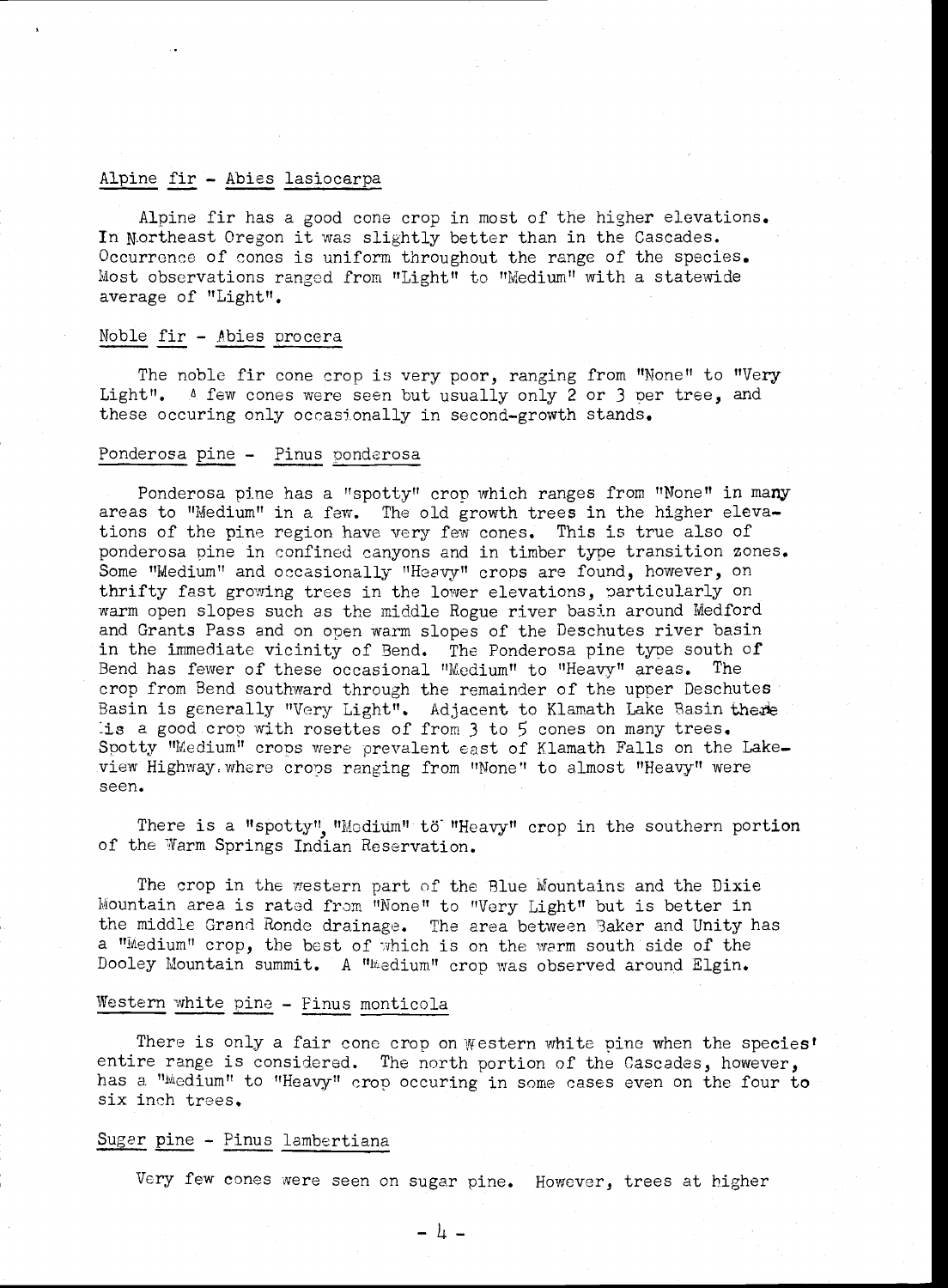elevations were seen flowering heavily in late July and early August. This should provide a good crop of cones in 1954.

#### Lodgepole pine - Pinus contorta var. latifolia

The crop on lodgepole pine throughout the state averages only "Light", but many areas such as the north slope of Sun Pass and Dixie Mountain had "Medium" crops. The crop was "Very Light" at the higher elevations in the central and northern Cascades. Considerable numbers of this year's conelets were observed in some areas although these were less in numbers than the cones maturing this fall.

#### Shore pine - Pinus contorta

There are very few cones on shore pine this year. Every area sampled was rated "None". Dvidence of extensive flowering (some "Heavy") was noted in the northern portion of the coast, but this diminished somewhat to the south.

#### Sitka spruce - Picea sitchensis

This species is producing a good crop of cones this year, most areas observed rated from "Medium" to "Heavy". The crop is better than was anticipated on the basis of the few early spring flowers seen in May. The low elevations in the spruce, hemlock type north of Tillamook have many "Medium" and "Heavy" areas although the crop in the higher elevations to the east was from "None" to "Very Light". South of Tillamook, the Sitka spruce crop remained good to the eastern boundary of the fog belt.

#### Engelmann spruce - Picea engelmanni

The Engelmann spruce crop is generally good with a statewide classification of "Medium". The best crops in the Cascades were in the Willamette Pass area along state highway 58 and south to Diamond Lake where most samples were rated "Medium" with "Heavy" occasionally. The cone crop on Englemann spruce in Northeast Oregon ranged slightly poorer than the northern Cascades.

#### Western red cedar - Thuja plicata

Western red cedar will have a "Light" to "Medium" crop of cones with occasionally heavy crops occuring in areas of limited extent on the west slope of the northern Cascades. Although not the general rule all over the area, several "Medium" to "Heavy" crops were noted along the Molalla River. On the Mt. Hood Road a good crop up to the town of Zig Zag was observed. Some undeveloped ovulate flowers were noted in most areas. These were less urevalent than on the Douglas fir, however.

# Port Orford white cedar - Chamaecyparis lawsoniana

Port Orford cedar in its native range on the southern coast has a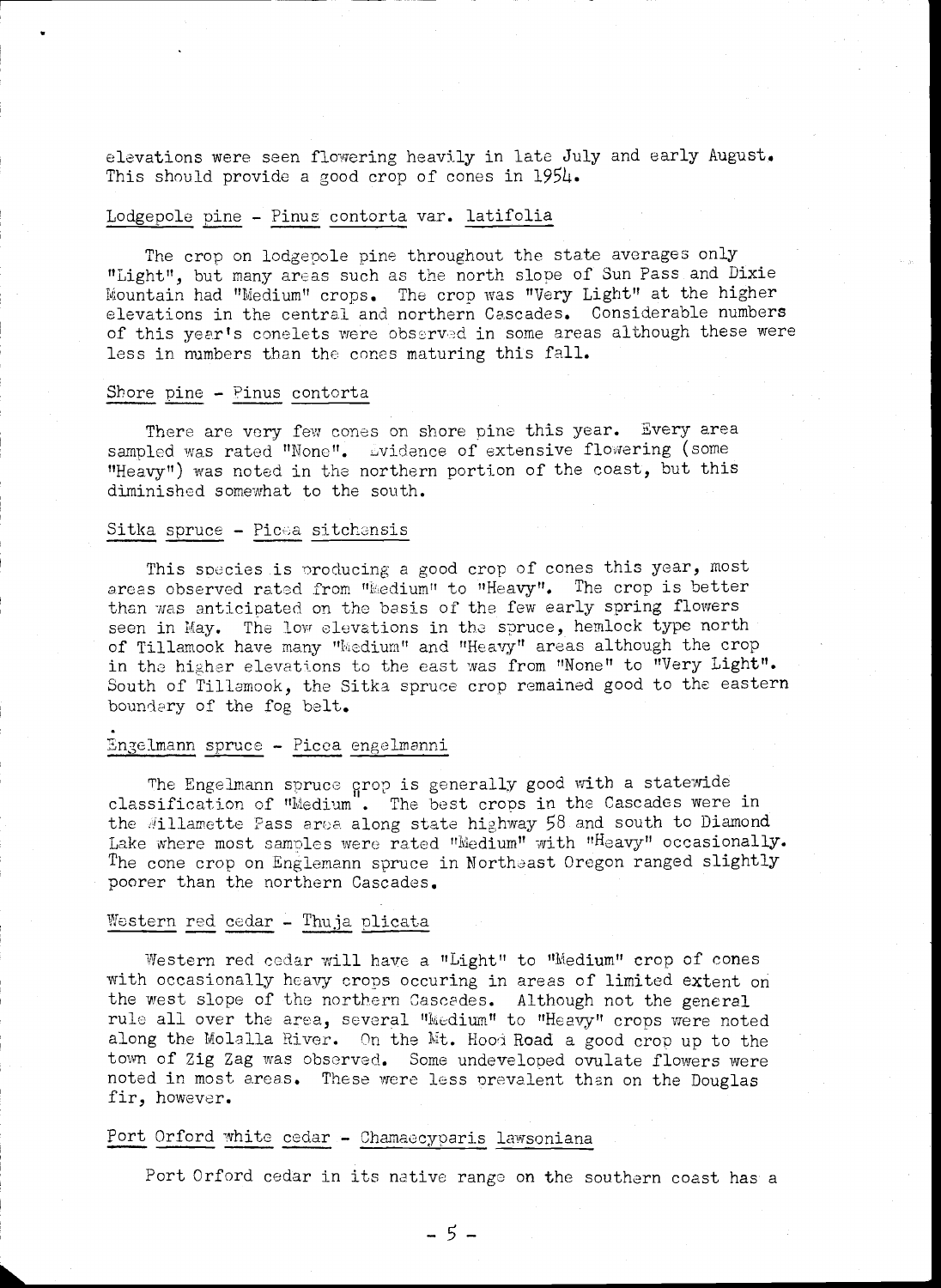crop rated from "Medium" to "Heavy". Although individual branch sprays have produced heavier in other years, generally a good crop is expected.

### Incense cedar - Libocedrus decurrens

The cone crop on this species is rated overall at "None". Most areas were rated "Very Light" with very few cones seen anywhere. Most trees had no cones at all.

## Alaska cedar - Chamaecyparis nootkatensis

This high elevation species will have a "Medium" crop in a few areas, but the general crop will be "Light". There were some cones uniformly distributed over most trees but not as many as in other years.

## Western larch - Larix occidentalis

Field checks of 'Vestern larch indicate a poor crop of cones this year. The statewide rating for this species is "Very Light". The poorest cone crop was observed on the Warm Springs Indian Reservation.

## Western juniper - Juniperus occidentalis

The berry crop on Western juniper ranges from "Very Light" to "Medium" with most areas having a "Medium" crop. Slightly better than average crops were noted in the areas just east of Prineville. Unit 15 (see map) was rather poor averaging "Very Light" on the four areas sampled.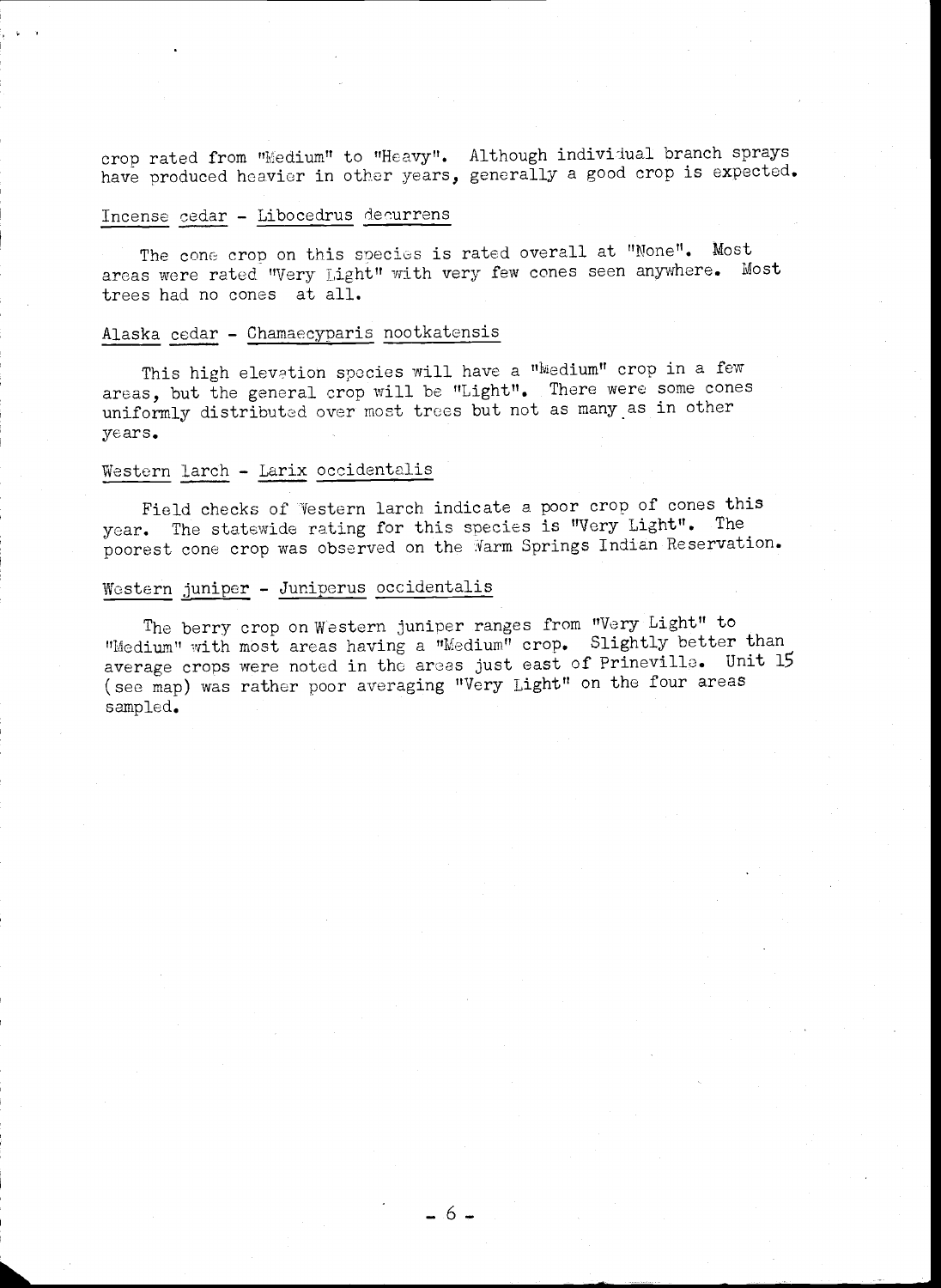# TABLE III

1953 CONE CROP BY UNITS

|                                                                                                                                                                                                                                                                                                                                                                                                                                             |                                                                                   |                                                               |                                                                   |                                                                    |                                                                                                                      | $U -$                                                                                          |                           |                                                                                                                                   |                                                                                                                                     |                                                                                                                          |                                                                                                                                                                                    |                                                                                                                                                          | $N - I - T$ $N - U - M - B - E - R$                                                                                                                                 |                                                                                         |                                                           |                                                                                   |                                                                                       |                                                                                        |                                                                                                             |                                                                                                                 |
|---------------------------------------------------------------------------------------------------------------------------------------------------------------------------------------------------------------------------------------------------------------------------------------------------------------------------------------------------------------------------------------------------------------------------------------------|-----------------------------------------------------------------------------------|---------------------------------------------------------------|-------------------------------------------------------------------|--------------------------------------------------------------------|----------------------------------------------------------------------------------------------------------------------|------------------------------------------------------------------------------------------------|---------------------------|-----------------------------------------------------------------------------------------------------------------------------------|-------------------------------------------------------------------------------------------------------------------------------------|--------------------------------------------------------------------------------------------------------------------------|------------------------------------------------------------------------------------------------------------------------------------------------------------------------------------|----------------------------------------------------------------------------------------------------------------------------------------------------------|---------------------------------------------------------------------------------------------------------------------------------------------------------------------|-----------------------------------------------------------------------------------------|-----------------------------------------------------------|-----------------------------------------------------------------------------------|---------------------------------------------------------------------------------------|----------------------------------------------------------------------------------------|-------------------------------------------------------------------------------------------------------------|-----------------------------------------------------------------------------------------------------------------|
| Tree Species                                                                                                                                                                                                                                                                                                                                                                                                                                | ı                                                                                 | $\overline{c}$                                                | 13                                                                | 让                                                                  | $\overline{5}$                                                                                                       | 6                                                                                              | 7                         | $\delta$                                                                                                                          | 9                                                                                                                                   | I <sub>10</sub>                                                                                                          | 11                                                                                                                                                                                 | 12                                                                                                                                                       | 13                                                                                                                                                                  | 11                                                                                      | 15                                                        | 16                                                                                | 117                                                                                   | 18                                                                                     | 19                                                                                                          | 20                                                                                                              |
| Douglas fir (Western Oregon)<br>Douglas fir (Eastern Oregon)<br>Western hemlock<br>Mountain hemlock<br>Grand fir<br>Red fir<br>Concolor fir<br>Pacific silver fir<br>Alpine fir<br>Noble fir<br>Ponderosa pine<br>Western white pine<br>Sugar pine<br>Lodgepole pine<br>Shore pine<br>Sitka spruce<br>Engelmann spruce<br>Western red cedar<br>Port Orford white cedar<br>Incense cedar<br>Alaska cedar<br>Western larch<br>Western juniper | $\frac{1}{4}$<br>$\perp$<br>6<br>$\mathbf{2}$<br>$\overline{7}$<br>$\mathfrak{s}$ | $\mathfrak{s}$<br>6<br>16<br>$\overline{7}$<br>$\overline{5}$ | l <br>15<br>$\overline{7}$<br>$\mathbf{c}$<br>7 <sup>°</sup><br>6 | 13<br>$\overline{5}$<br>$\overline{7}$<br>8 <sup>8</sup><br>6<br>3 | $\downarrow$<br>$\frac{1}{4}$<br>$\overline{7}$<br>$\mathbf{2}$<br>$\overline{7}$<br>6<br>$\delta$<br>$\overline{c}$ | $\overline{3}$<br>$ l_1$<br>$\overline{7}$<br>4<br>8<br>17<br>$\overline{8}$<br>$\overline{c}$ | 扎<br>$\overline{6}$<br>17 | $\mathfrak{h}$<br>6<br>$\mathbf 5$<br>7<br>$\overline{7}$<br>$\mathbf{c}$<br>6<br>8<br>6<br>$\overline{7}$<br>$\overline{7}$<br>7 | $\frac{1}{2}$<br>6<br>5<br>$\mathbf{h}$<br>5<br>$\overline{7}$<br>4<br>$\overline{7}$<br>6<br>$\overline{7}$<br>$\overline{7}$<br>6 | $\mathfrak{Z}$<br>4<br>$\mathfrak{Z}$<br>6<br>$\overline{5}$<br>$\overline{7}$<br>6<br>$\epsilon$<br>6<br>$\overline{c}$ | $\overline{3}$<br>$\overline{\mathcal{E}}$<br>6<br>$\overline{7}$<br>$\ddot{6}$<br>4<br>$\overline{\mu}$<br>$\overline{3}$<br>$\boldsymbol{8}$<br>$\overline{5}$<br>$\overline{c}$ | $\frac{1}{4}$<br>6<br>5<br>$\frac{1}{4}$<br>$\overline{\mathbf{3}}$<br>$\overline{c}$<br>$\overline{5}$<br>$\mathcal{L}^{\mathcal{L}}$<br>$\overline{2}$ | 4<br>5<br>$\tilde{5}$<br>$\mathfrak{S}$<br>4<br>7<br>$\frac{1}{4}$<br>$\overline{7}$<br>$5\overline{)}$<br>$\overline{7}$<br>$\mathbf{5}$<br>6<br>$\mathbf{c}$<br>7 | 6<br>$\overline{c}$<br>$\overline{7}$<br>$\overline{7}$<br>6<br>$\delta$<br>6<br>9<br>7 | 6<br>6<br>$\frac{1}{4}$<br>2<br>h.<br>2<br>$\overline{3}$ | $\overline{2}$<br>$\varsigma$<br>$\overline{3}$<br>$\mathfrak{Z}$<br>$\mathbf{8}$ | $\mathbf{2}$<br>$\overline{\mathcal{E}}$<br>$\overline{\mathcal{E}}$<br>6<br>$\delta$ | $\overline{c}$<br>$5^{\circ}$<br>$\overline{7}$<br>$\perp$<br>6<br>$\overline{7}$<br>2 | $\mathfrak{Z}$<br>$\overline{5}$<br>$\perp$<br>$\overline{7}$<br>$\overline{7}$<br>$\sim$<br>$\overline{2}$ | 2<br>$\overline{5}$<br>$\overline{7}$<br>$\overline{\mu}$<br>$\overline{5}$<br>$\overline{7}$<br>$\overline{c}$ |